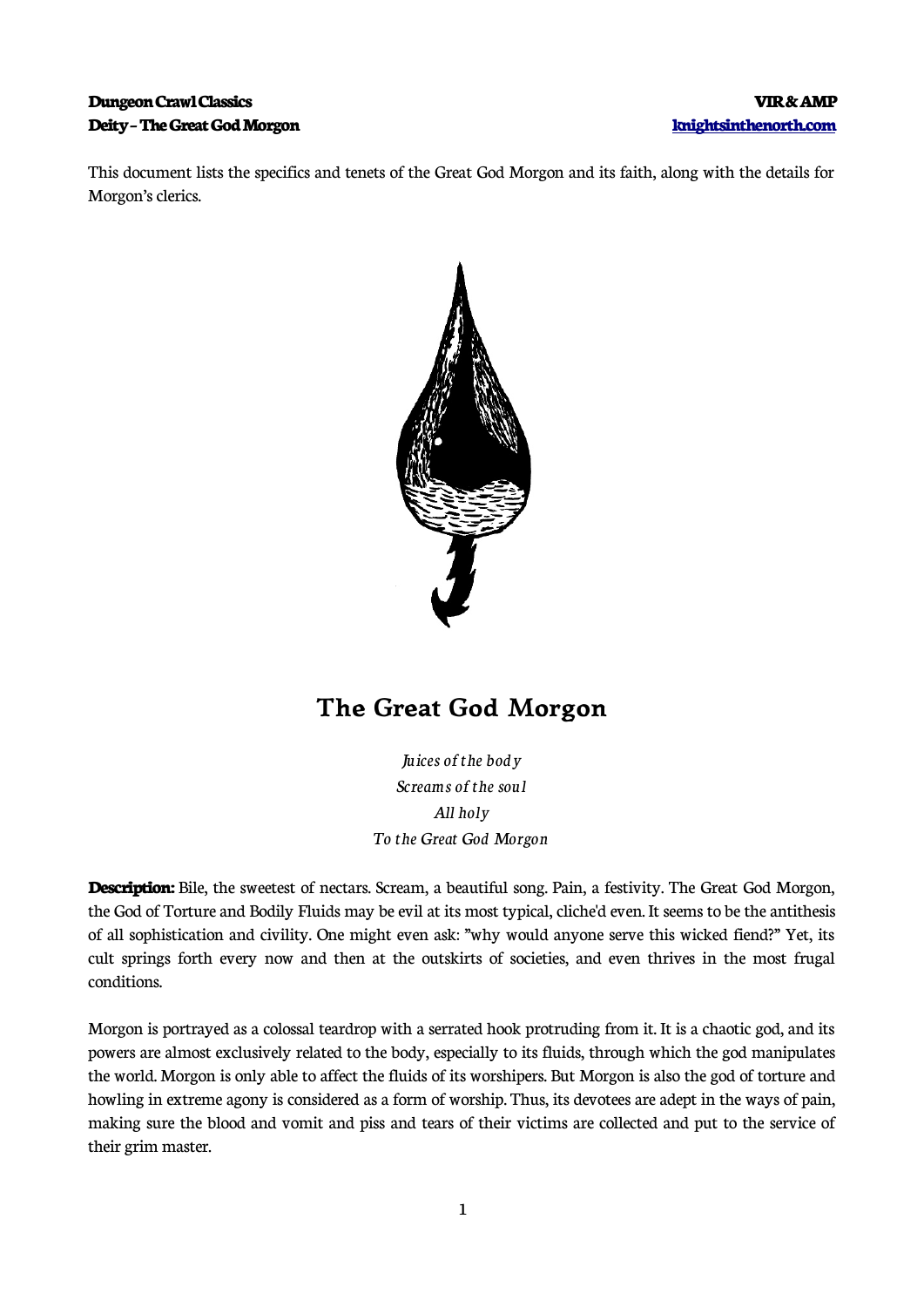The cult of Morgon does not have a strict hierarchy, and there is only one title, shriekmonger, which is cycled between the devotees. Shriekmonger is the master of ceremony and the Shriekmonger is allowed to recite Morgon's holy recipe book. Worshipers range from humans to dwarves and even elves, but for some reason, the cult is especially attractive to chaotic halflings.

Morgon's disciples can often be found in the wilds, in dank caves or abandoned ruins, which they use as bases for their banditry and kidnapping expeditions. These places are extremely dangerous, not only because of the cultists and their vile intent, but also for the sentient blood jellies, vomit slimes and the dreaded Morgon's ambrosias lurking about.

#### **Aligned deities:**

Creostrax, the Goddess of Excess

#### **Opposing deities:**

Aristemis, the insightful one Salvael, the god of repose

**Services of the Cult:** Morgon is a grotesque cult of chaos and does not tolerate worshipers of other gods. However, its icky potions are known to bring forth drastic effects, and if one somehow gains the trust of the cult, they could possibly barter for some stamina and strength related effects or healing.

## **Cleric description**

**Symbol:** The symbol of Morgon is the Hooked Tear. It is often painted on the axes of Morgon's clerics. Truly depraved cultists are known to have scarred the symbol on their foreheads.

**Weapon proficiencies:** Clerics of Morgon prefer axes in combat, but they may also use any weapons of chaotic clerics.

 $\overline{a}$ 

#### **Special:**

- Morgon's followers revel in torture, even their own, gaining a +1d on any check for torturing or withstanding pain.
- In addition to the usual spells, Morgon often grants its followers an improved version of the *Make potion* spell (DCC rulebook pg. 223); Morgon's version of the spell can be completed without brewing times, and all monetary costs and extra ingredients are replaced with disgusting and strange requirements of blood, viscera or other unsavoury things.
- Lay on hands checks by clerics of Morgon require the ingestion of the bodily fluids of the target: tears, blood, sweat or anything else is valid for this action, but ingestion is necessary for Morgon's power to take effect.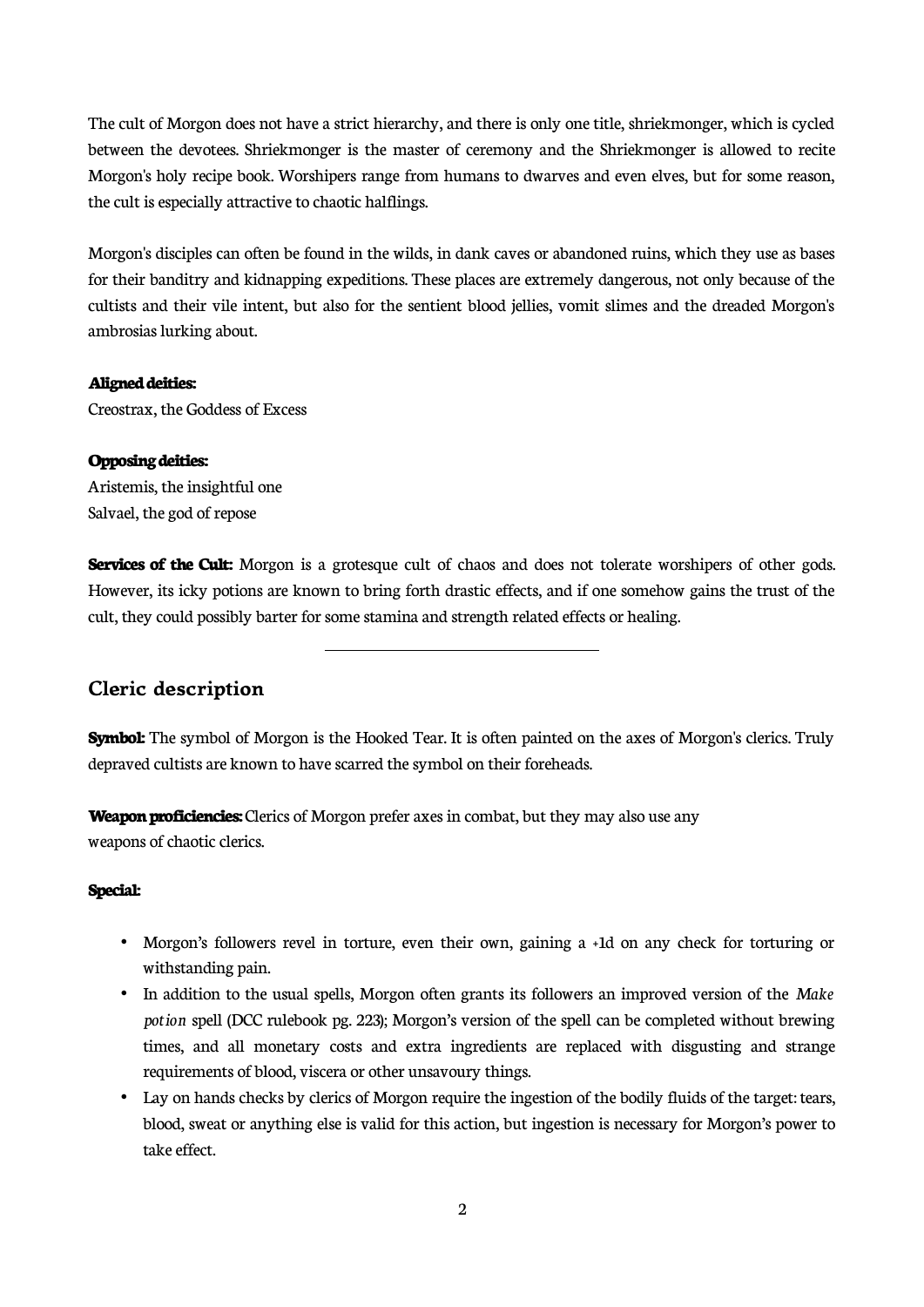**Turn unholy:** Morgon's clerics turn unholy as chaotic clerics.

**Disapproval Table:** Clerics of Morgon use the following disapproval table.

| TABLE A: Morgon's Disapproval |                                                                                                                                                                                                                                                                                                                         |  |
|-------------------------------|-------------------------------------------------------------------------------------------------------------------------------------------------------------------------------------------------------------------------------------------------------------------------------------------------------------------------|--|
| Roll                          | Disapproval                                                                                                                                                                                                                                                                                                             |  |
| 0 or less                     | The cleric must atone for their sins. The cleric can do nothing but recite the mantras of<br>Morgon for the next 10 minutes, starting as soon as they are not in immediate danger.                                                                                                                                      |  |
| 1                             | The cleric must answer for their wrongdoings. The cleric can do nothing but recite the<br>mantras of Morgon for the next 30 minutes, starting as soon they are not in immediate<br>danger. This effect can be avoided by sacrificing a point of Stamina to Morgon.                                                      |  |
| $\boldsymbol{2}$              | The cleric must pay the price for their transgressions. The cleric can do nothing but recite the<br>mantras of Morgon for the next 60 minutes, starting as soon as he or she is not in immediate<br>danger. This effect can be avoided by sacrificing two points of Stamina to Morgon.                                  |  |
| 3                             | The cleric starts oozing piss and bile and other bodily fluids. They are a wretched sight, and<br>the stench incurs a -1 check penalty to all friendlies within 10'.                                                                                                                                                    |  |
| 4                             | The cleric feels dizzy. They suffer a penalty of -2 to all spell checks for 24 hours.                                                                                                                                                                                                                                   |  |
| $\sqrt{5}$                    | The cleric's eyes ooze bile. They are at -2 to all actions requiring sight for 24 hours.                                                                                                                                                                                                                                |  |
| 6                             | Morgon doubts the cleric's conviction. The cleric must carve a large symbol of Morgon<br>somewhere on their body, starting as soon as he or she is not in immediate danger, causing 1<br>point of permanent STA damage. Failure to do this within one hour results in two additional<br>rolls on the disapproval table. |  |
| 7                             | Morgon's mouth! The cleric's saliva turns yellow and their breath stinks of sewage; this effect<br>is permanent. This may have an effect on the cleric's social checks when they interact with<br>civilized beings.                                                                                                     |  |
| 8                             | Morgon's skin! The cleric's skin turns yellow and they reek of sewage, this effect is<br>permanent. This has a drastic effect on the cleric's social checks when he or she is interacting<br>with civilized beings.                                                                                                     |  |
| 9                             | The cleric starts bleeding profusely from all orifices! Their Stamina immediately drops to 1.                                                                                                                                                                                                                           |  |
| 10                            | The cleric is sapped of most of their fluids! The cleric's Strength and Agility both drop to 1<br>immediately.                                                                                                                                                                                                          |  |
| 11                            | The cleric's blood boils! Their Stamina, Strength and Agility all drop to 1 immediately. In<br>addition, their hit points are reduced to one unless they pass a DC 10 Fort save.                                                                                                                                        |  |